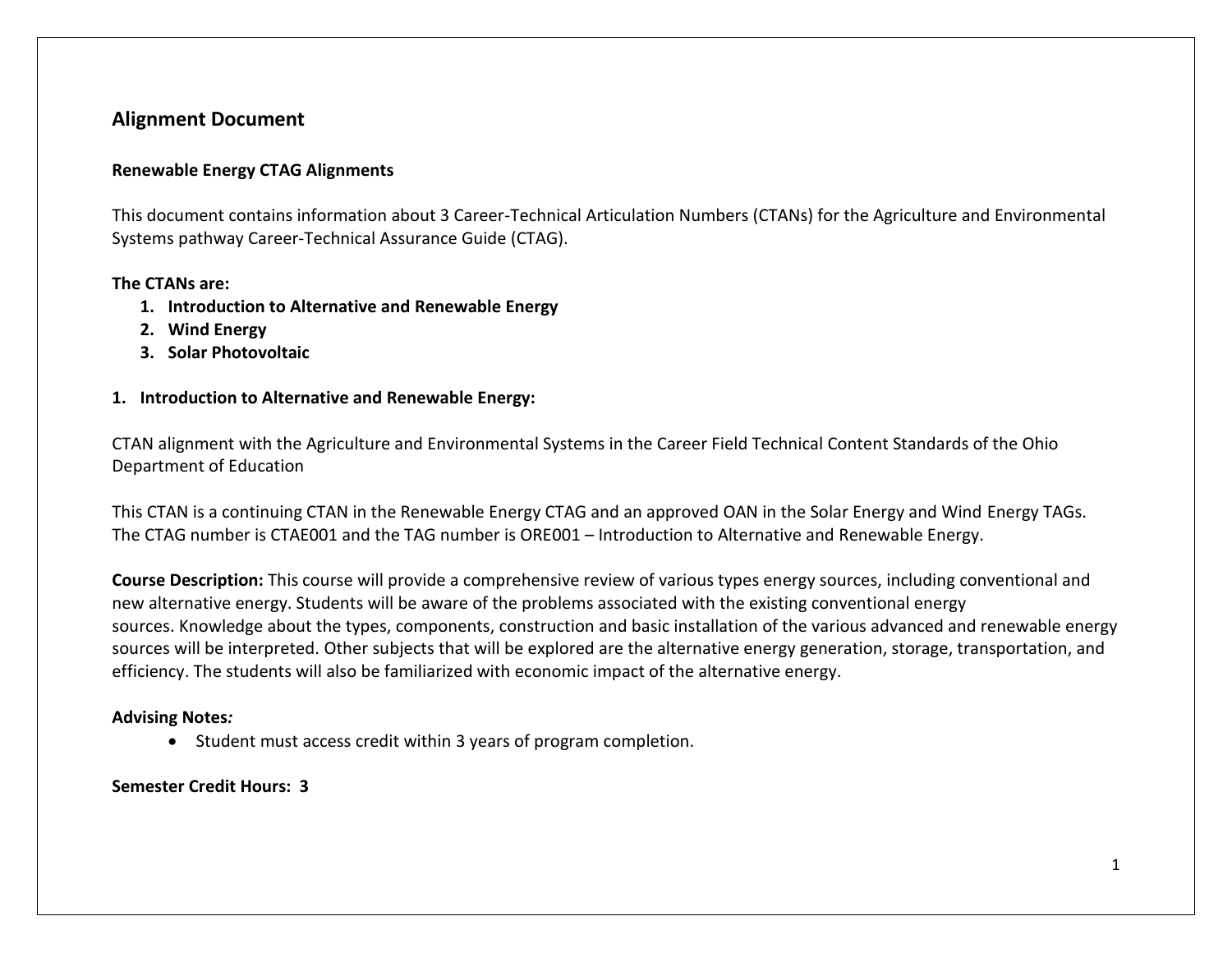### **Alignment:**

# **Outcomes marked with an asterisk (\*) are essential.**

| <b>Learning Outcomes</b>      | Realignment – Competencies from Agriculture and Environmental Systems Career                |
|-------------------------------|---------------------------------------------------------------------------------------------|
| The student will be able to:  | <b>Field Technical Content Standards</b>                                                    |
| 1. Introductory knowledge of  | 9.1.1. Identify, compare and contrast fossil fuel sources and the technology used to        |
| renewable and alternative     | generate energy.                                                                            |
| energy sources*               | 9.1.2. Identify, compare and contrast renewable energy sources and the technology           |
|                               | used to generate energy.                                                                    |
|                               | 9.1.3. Identify, compare and contrast alternative energy sources and technology used        |
|                               | to generate energy (e.g., fuel cells, hydrogen, nuclear).                                   |
|                               | 9.1.4. Identify the social, economic and environmental drivers and barriers that            |
|                               | influence the development and use of energy sources.                                        |
|                               | 9.1.8. Perform an energy evaluation to determine the best social, economic and              |
|                               | environmental solution.                                                                     |
|                               | 9.2.6. Identify the different processes for producing, treating, compressing,               |
|                               | transporting, processing and storing crude oil and natural gas.                             |
|                               | 9.3.9. Manage storage and distribution systems for biofuels.                                |
|                               | 9.4.1. Identify the different types of solar energy devices (e.g., photovoltaic [PV], solar |
|                               | thermal, concentrating solar power [CSP]) and how they produce energy.                      |
|                               | 9.4.3. Select the appropriate solar energy application for commercial and residential       |
|                               | solar power.                                                                                |
| 2. Knowledge of energy and    | 1.10.6. Discuss the importance of correct pricing to support a product's or service's       |
| energy systems for commercial | positioning in the marketing mix.                                                           |
| and/or residential use*       | 1.11.4. Determine how the quality, quantity and pricing of goods and services are           |
|                               | affected by domestic and international competition in a market economy.                     |
|                               | 1.11.8. Identify the relationships between economy, society and environment that lead       |
|                               | to sustainability.                                                                          |
|                               | 9.1.5. Calculate fuel equivalents among energy sources.                                     |
|                               | 9.1.6. Trace the transformations of energy within a system (e.g., mechanical to             |
|                               | electrical, chemical to mechanical).                                                        |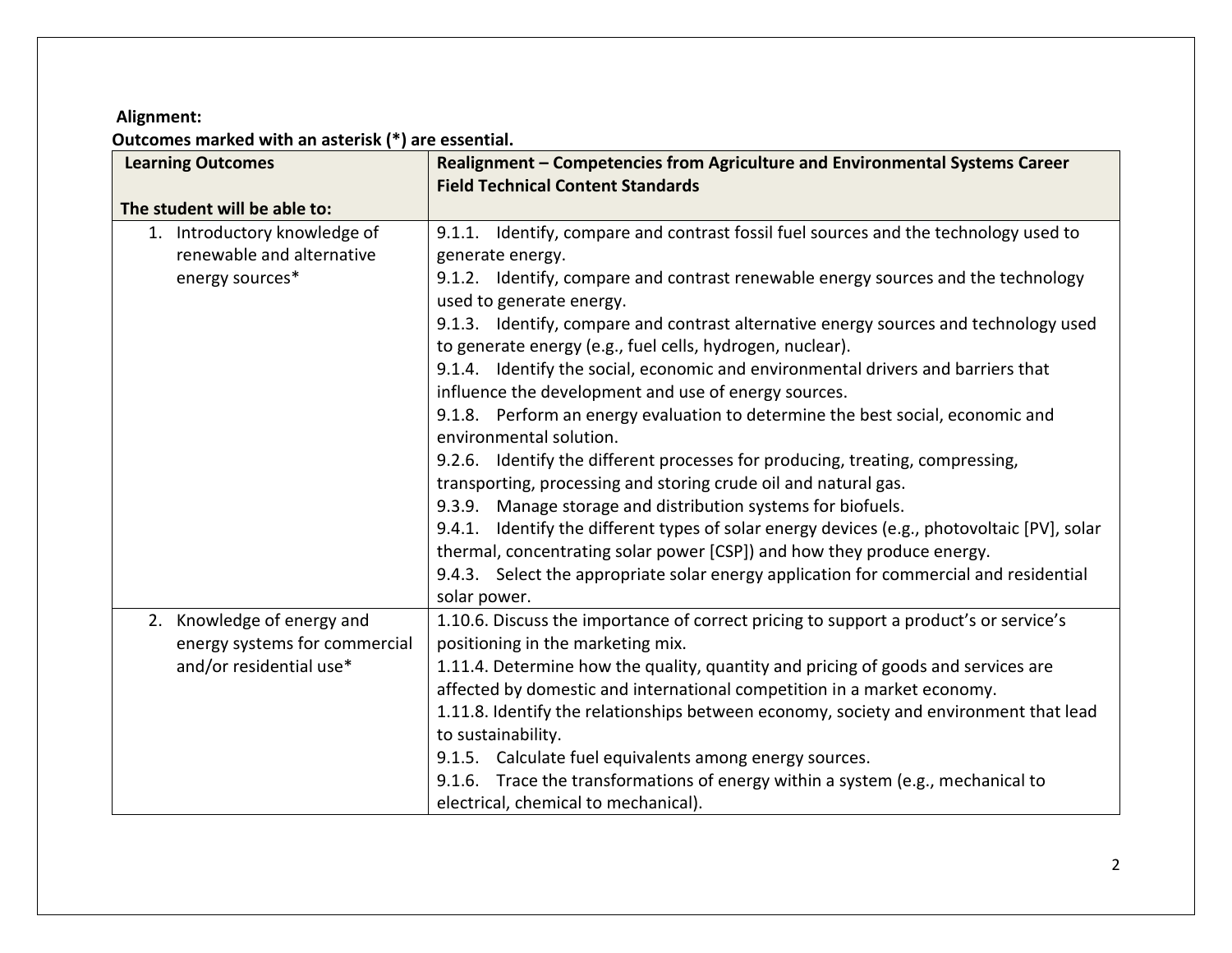|                                                                                                                                                                 | 9.1.7. Determine best management practices (e.g., carbon sequestration,<br>conservation, animal safety, efficiency) that lessen environmental impact.<br>9.1.8. Perform an energy evaluation to determine the best social, economic and<br>environmental solution.                                                                                                                                                                                                                                                                                                                                                                                                                                                                                                                                                                                                                                                                                                                                                                                                             |
|-----------------------------------------------------------------------------------------------------------------------------------------------------------------|--------------------------------------------------------------------------------------------------------------------------------------------------------------------------------------------------------------------------------------------------------------------------------------------------------------------------------------------------------------------------------------------------------------------------------------------------------------------------------------------------------------------------------------------------------------------------------------------------------------------------------------------------------------------------------------------------------------------------------------------------------------------------------------------------------------------------------------------------------------------------------------------------------------------------------------------------------------------------------------------------------------------------------------------------------------------------------|
| 3. Introductory knowledge about<br>the types, components,<br>construction and basic<br>installation of the various<br>advanced and<br>renewable energy sources* | Identify, compare and contrast renewable energy sources and the technology<br>9.1.2.<br>used to generate energy.<br>9.1.3. Identify, compare and contrast alternative energy sources and technology used<br>to generate energy (e.g., fuel cells, hydrogen, nuclear).<br>9.2.2. Assess how crude oil and natural gas wells are sited, designed and installed.<br>9.3.1. Identify applications for biomass energy.<br>9.3.2. Describe the thermal, chemical and biochemical methods of converting biomass<br>into energy.<br>9.3.9. Manage storage and distribution systems for biofuels.<br>Identify and describe technical standards and regulations for a solar energy<br>9.4.5.<br>installation.<br>Install, test and maintain a solar energy installation.<br>9.4.7.<br>Describe the internal and external components of wind energy installation.<br>9.5.1.<br>9.5.2. Conduct a site evaluation to identify an appropriate wind turbine installation.<br>9.5.5. Select and design an appropriate wind energy installation for commercial and<br>residential applications. |
| 4. Knowledge of the roles,<br>responsibilities, regulations,<br>and economics pertaining to<br>advanced and renewable<br>energy*                                | 1.3.1. Analyze how regulatory compliance (e.g., United States Department of<br>Agriculture [USDA], Food and Drug Administration [FDA], United States Department of<br>Interior [USDI], Ohio Livestock Care Standards, water quality standards, local water<br>regulations, building codes) affects business operations and organizational performance.<br>1.6.7. Identify the effect of supply and demand on products and services.<br>1.6.10. Describe the impact of globalization on an enterprise or organization.<br>1.11.2. Identify the difference between monetary and nonmonetary incentives and<br>explain how changes in incentives cause changes in behavior.<br>1.11.4. Determine how the quality, quantity and pricing of goods and services are<br>affected by domestic and international competition in a market economy.                                                                                                                                                                                                                                       |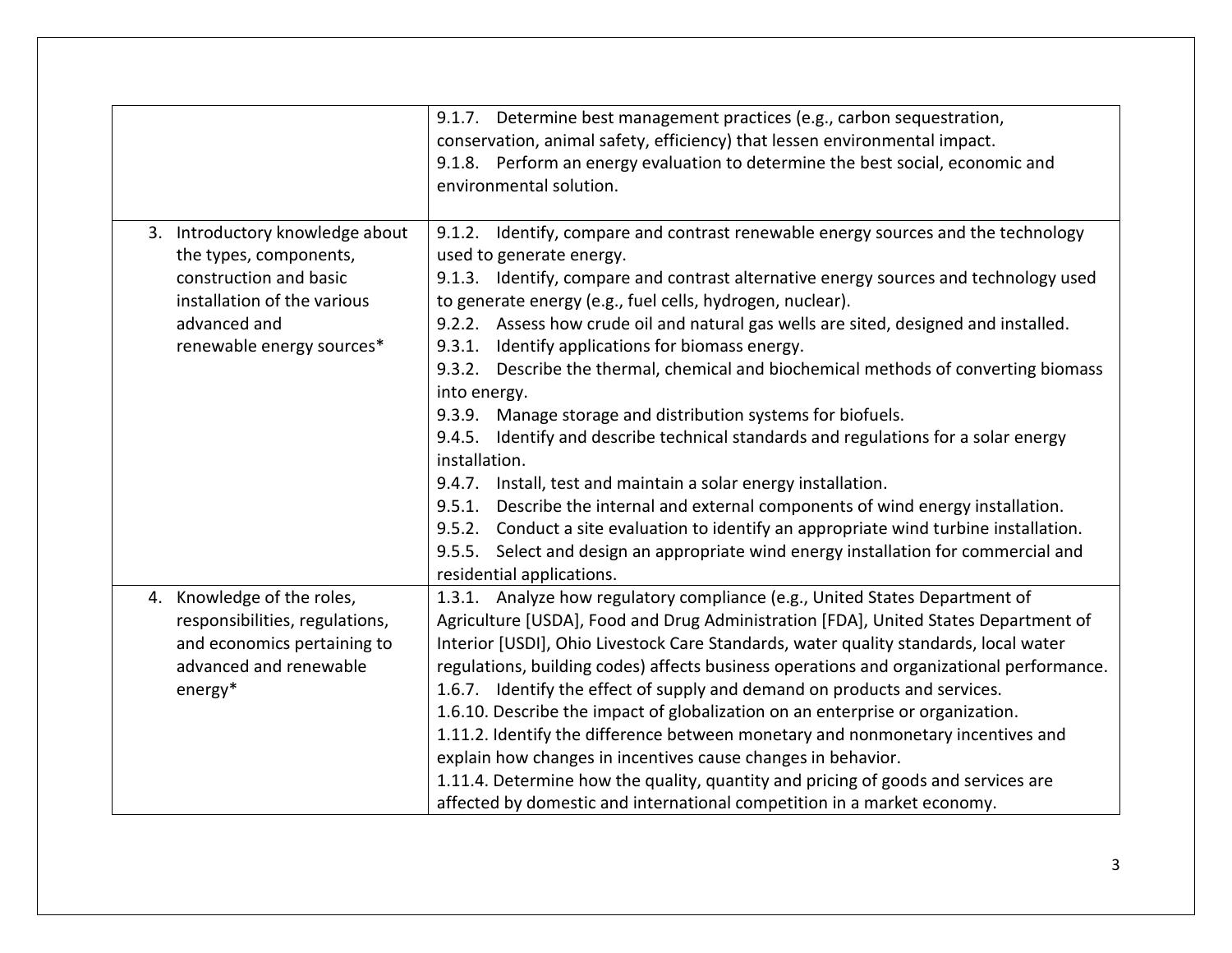|           | 5. Knowledge of disciplines and | 1.1.1. | Identify the knowledge, skills and abilities necessary to succeed in careers.         |
|-----------|---------------------------------|--------|---------------------------------------------------------------------------------------|
|           | career areas associated with    |        | 1.1.2. Identify the scope of career opportunities and the requirements for education, |
|           | advanced and renewable          |        | training, certification, licensure and experience.                                    |
| $energy*$ |                                 | 1.1.3. | Develop a career plan that reflects career interests, pathways and secondary and      |
|           |                                 |        | postsecondary options.                                                                |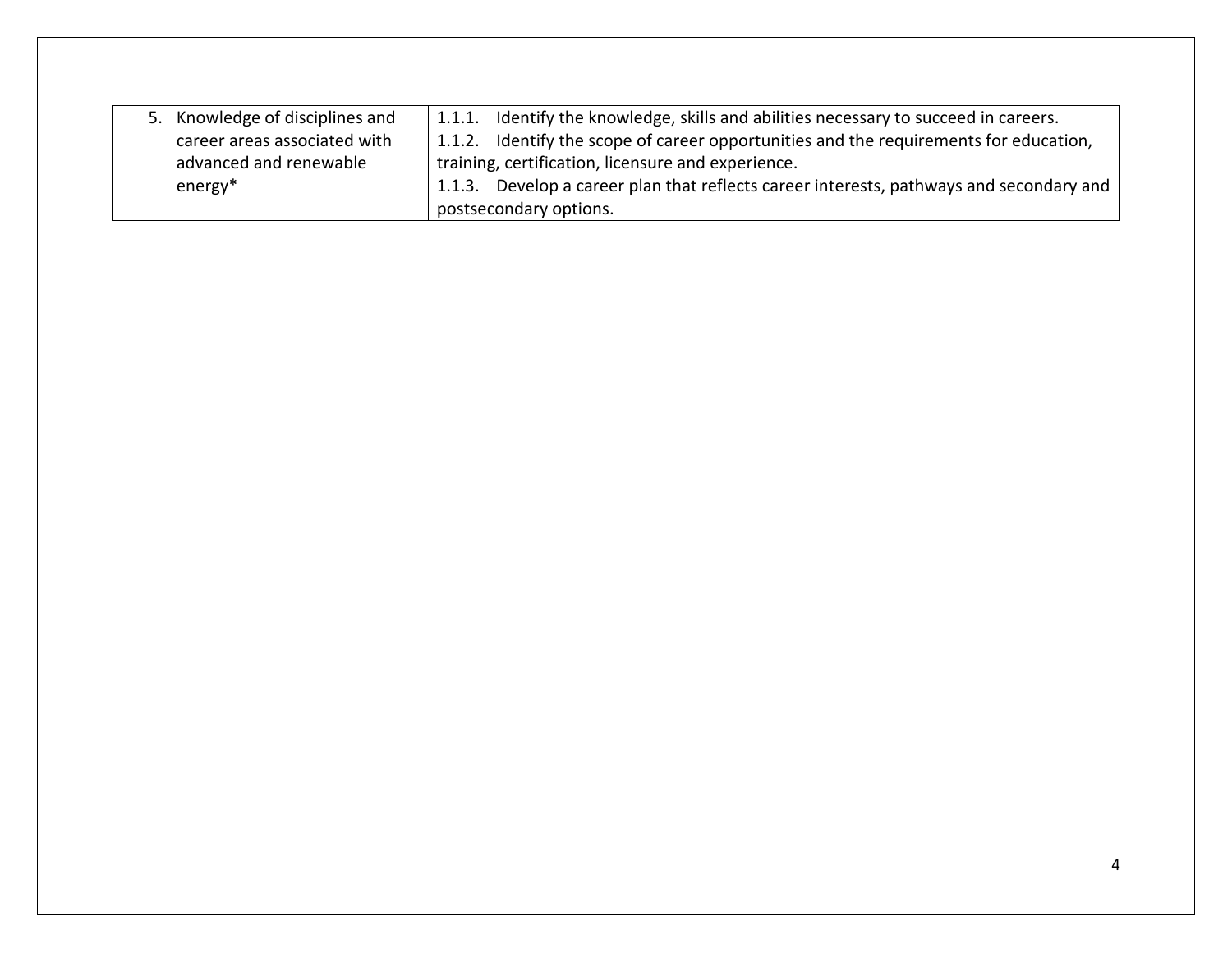**Wind Energy**: CTAN alignment with the Agriculture and Environmental Systems Pathway in the Career Field Technical Content Standards of the Ohio Department of Education.

This CTAN is already an approved OAN in the Wind Energy TAG. The OAN number is ORE005 – Wind Energy.

**Course Description:** This course will explain the wind physics and geographic considerations as well as the site assessment and sizing the wind plant. An overview of wind turbines will be given in terms of the structure and the components of the turbines such as nacelle, generator, gearbox and controllers. The basic considerations, regulations, and criteria for constructing a wind turbine in a given area will also be covered.

#### **Advising Notes***:*

Student must access credit within 3 years of program completion or within currency of certificate.

#### **Semester Credit Hours: 3**

| Outcomes marked with an asterisk (*) are essential. |                                                                                        |
|-----------------------------------------------------|----------------------------------------------------------------------------------------|
| <b>Learning Outcomes</b>                            | Realignment - Competencies from Agriculture and Environmental Systems Career Field     |
| The student will be able to:                        | <b>Technical Content Standards</b>                                                     |
| 1. Determine the potential wind                     | 5.3.3. Complete a site inventory and analysis, including physical conditions, code and |
| available from a given area and                     | utilities requirements and the environmental impact.                                   |
| calculate the electrical energy that                | Identify and describe technical standards and regulations for wind turbines.<br>9.5.3. |
| could be achieved*                                  | 9.5.5. Select and design an appropriate wind energy installation for commercial and    |
|                                                     | residential applications.                                                              |
|                                                     |                                                                                        |
| 2. Summarize the sizes and variations               | Describe the internal and external components of wind energy installation.<br>9.5.1.   |
| of different wind turbines including                | Identify and describe technical standards and regulations for wind turbines.<br>9.5.3. |
| residential and commercial systems*                 | Describe and differentiate the manufacturing processes for producing wind<br>9.5.4.    |
|                                                     | turbines.                                                                              |
|                                                     | 9.5.5. Select and design an appropriate wind energy installation for commercial and    |
|                                                     | residential applications.                                                              |
|                                                     | 9.5.7. Test and maintain wind energy components.                                       |

#### **Alignment:**

#### **Outcomes marked with an asterisk (\*) are essential.**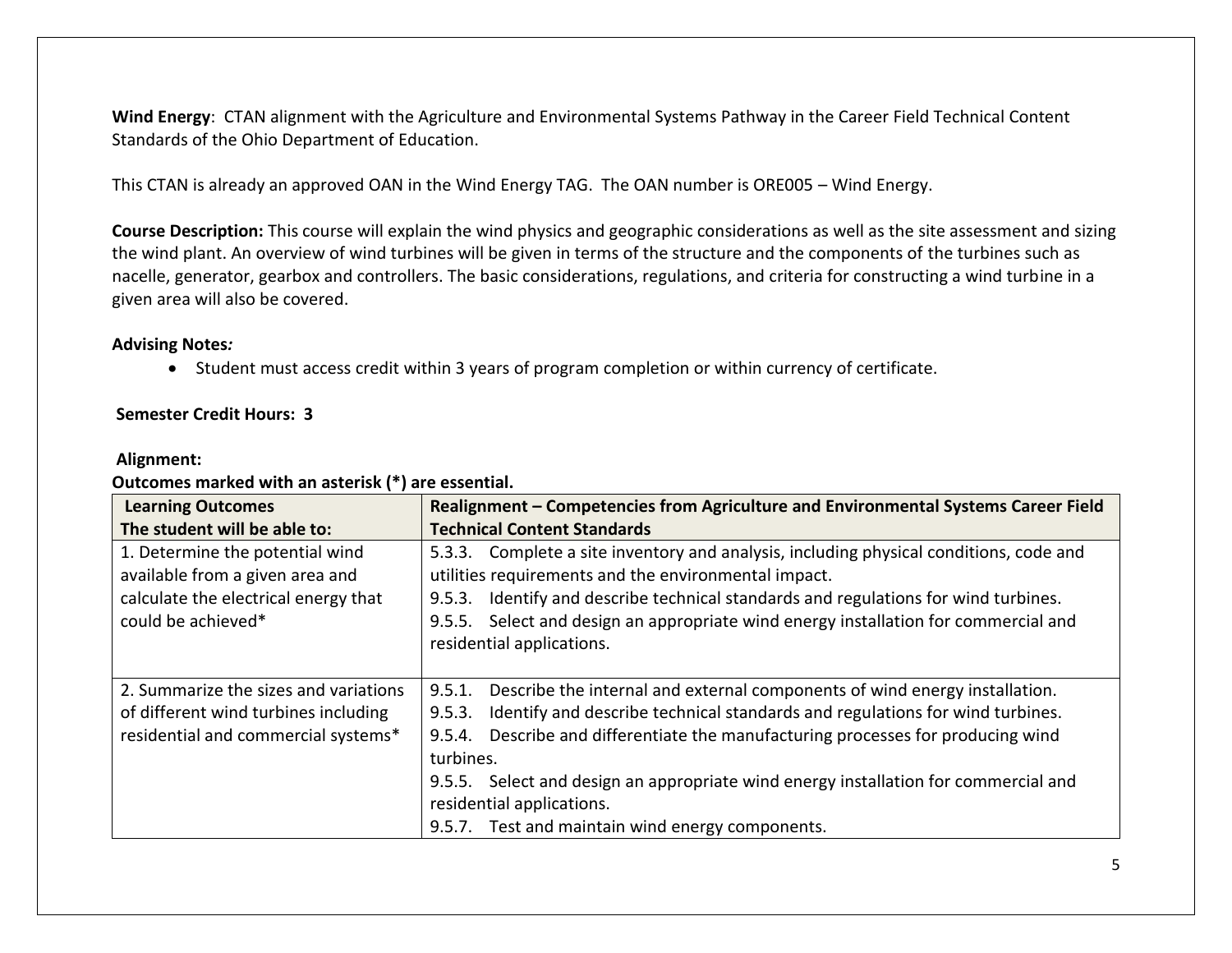| 3. Recognize the main components<br>and construction of a wind turbine*                                                  | Describe the internal and external components of wind energy installation.<br>9.5.1.<br>Describe and differentiate the manufacturing processes for producing wind<br>9.5.4.<br>turbines.<br>9.5.6. Interpret an electric schematic for a wind energy installation.                                                                                                                                                                                                                                 |
|--------------------------------------------------------------------------------------------------------------------------|----------------------------------------------------------------------------------------------------------------------------------------------------------------------------------------------------------------------------------------------------------------------------------------------------------------------------------------------------------------------------------------------------------------------------------------------------------------------------------------------------|
| 4. Discuss the basic considerations,<br>regulations, and criteria for<br>constructing a wind turbine in a given<br>area* | 1.3.1. Analyze how regulatory compliance (e.g., United States Department of<br>Agriculture [USDA], Food and Drug Administration [FDA], United States Department of<br>Interior [USDI], Ohio Livestock Care Standards, water quality standards, local water<br>regulations, building codes) affects business operations and organizational performance.<br>9.1.4. Identify the social, economic and environmental drivers and barriers that<br>influence the development and use of energy sources. |
| 5. Evaluate relevant conditions and                                                                                      | 9.1.8. Perform an energy evaluation to determine the best social, economic and                                                                                                                                                                                                                                                                                                                                                                                                                     |
| determine size of and energy                                                                                             | environmental solution.                                                                                                                                                                                                                                                                                                                                                                                                                                                                            |
| potential of a wind turbine in a given                                                                                   | 9.5.2. Conduct a site evaluation to identify an appropriate wind turbine installation.                                                                                                                                                                                                                                                                                                                                                                                                             |
| area*                                                                                                                    | 9.5.5. Select and design an appropriate wind energy installation for commercial and                                                                                                                                                                                                                                                                                                                                                                                                                |
|                                                                                                                          | residential applications.                                                                                                                                                                                                                                                                                                                                                                                                                                                                          |
| 6. Evaluate various monitoring devices                                                                                   | 1.10.2. Determine the customer's needs and identify solutions.                                                                                                                                                                                                                                                                                                                                                                                                                                     |
| related to turbine construction and                                                                                      | 5.2.4. Calculate service requirements for an electrical installation and evaluate for safe                                                                                                                                                                                                                                                                                                                                                                                                         |
| $use*$                                                                                                                   | capacity.                                                                                                                                                                                                                                                                                                                                                                                                                                                                                          |
|                                                                                                                          | 5.3.3. Complete a site inventory and analysis, including physical conditions, code and<br>utilities requirements and the environmental impact.                                                                                                                                                                                                                                                                                                                                                     |
|                                                                                                                          | 5.3.4. Develop a program list, including intended use, budget, economics, customer<br>wants and needs and maintenance.                                                                                                                                                                                                                                                                                                                                                                             |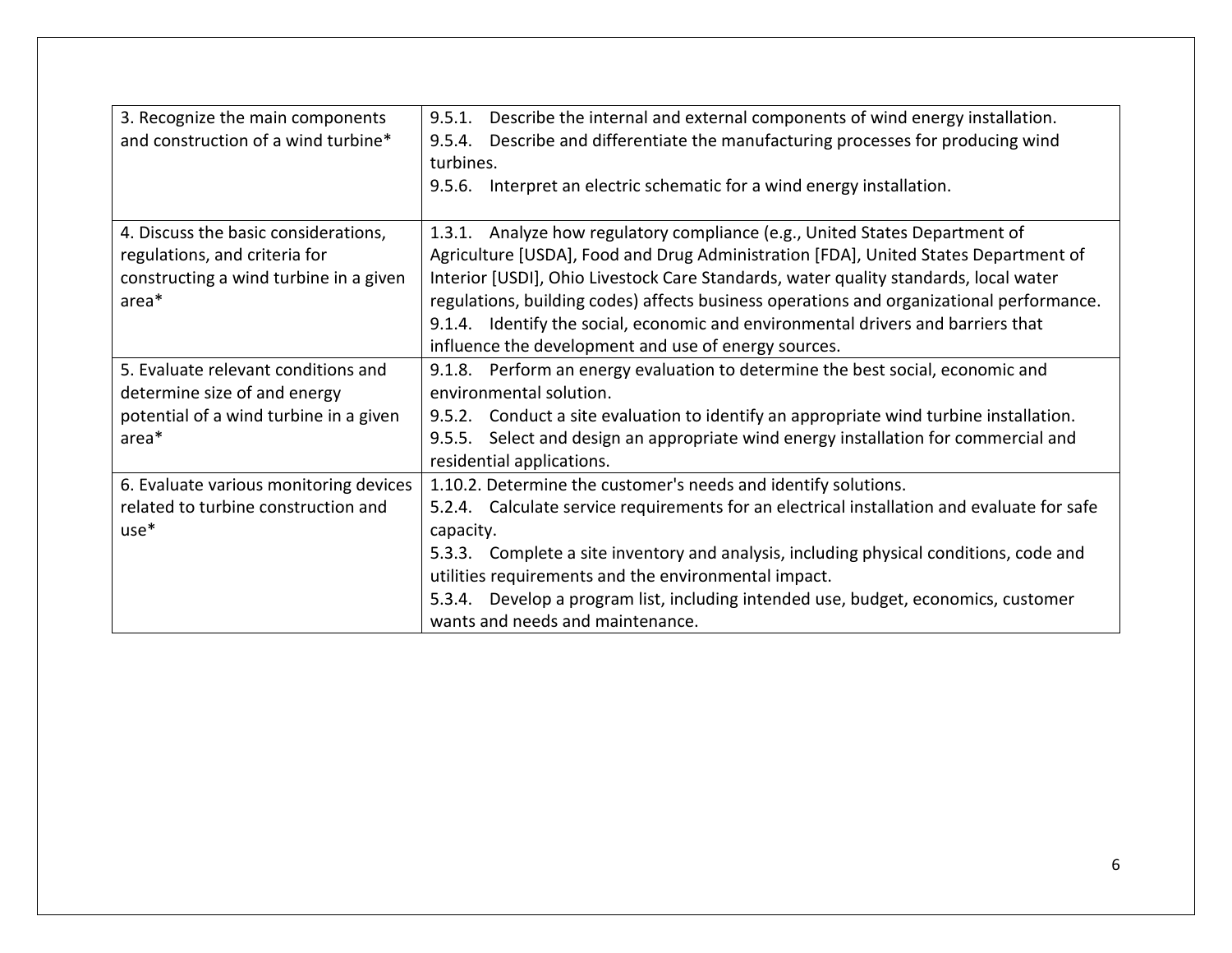# **3. Solar Photovoltaic**

CTAN alignment with the Agriculture and Environmental Systems in the Career Field Technical Content Standards of the Ohio Department of Education

This CTAN is already continuing CTAN in the Renewable Energy CTAG. The CTAN number is CTSP001– Solar Photovoltaic

**Course Description:** This course will introduce the PV electricity and PV modules. Different types of solar cells will be discussed and their characteristic compared. PV system components will be interpreted. The operation and the connection to the power grid of the PV systems will be taught. Then the electrical and mechanical consideration in PV site assessment and installation will be explained. The safety issues and market of the PV technology will also be covered.

# **Advising Notes***:*

- Prerequisite: College Algebra Note: Career-technical students from (CT)² approved institutions would not receive credit for Solar Photovoltaic Energy until they have completed the requirement for College Algebra.
- Student must access credit within 3 years of program completion or within currency of certificate.

# **Semester Credit Hours: 3**

### **Alignment:**

**Outcomes that marked by an asterisk (\*) are essential**. Submitted course work or content must include proof of laboratory component.

| <b>Learning Outcomes</b>         | Realignment - Competencies from Agriculture and Environmental Systems Career Field            |
|----------------------------------|-----------------------------------------------------------------------------------------------|
| The student will be able to:     | <b>Technical Content Standards</b>                                                            |
| 1. Photovoltaic (PV) markets and | 1.6.6. Identify the target market served by the organization, the niche that the organization |
| applications*                    | fills and an outlook of the industry.                                                         |
|                                  | 1.11.4. Determine how the quality, quantity and pricing of goods and services are affected    |
|                                  | by domestic and international competition in a market economy.                                |
|                                  | 9.4.1. Identify the different types of solar energy devices (e.g., photovoltaic [PV], solar   |
|                                  | thermal, concentrating solar power [CSP]) and how they produce energy.                        |
| 2. PV specific safety basics*    | 1.3.1. Analyze how regulatory compliance (e.g., United States Department of Agriculture       |
|                                  | [USDA], Food and Drug Administration [FDA], United States Department of Interior [USDI],      |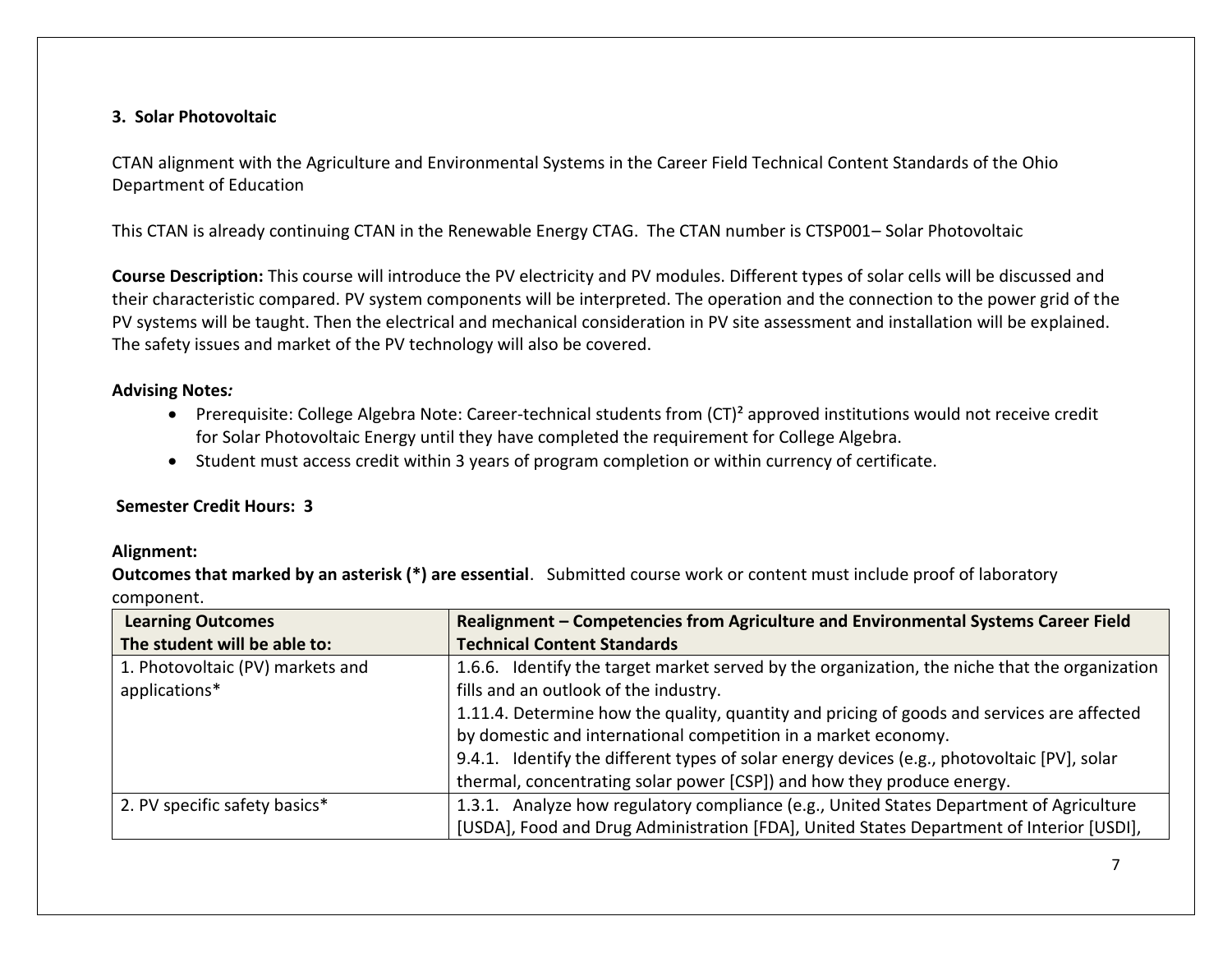|                                         | Ohio Livestock Care Standards, water quality standards, local water regulations, building   |
|-----------------------------------------|---------------------------------------------------------------------------------------------|
|                                         | codes) affects business operations and organizational performance.                          |
|                                         | 1.3.4. Identify how federal and state consumer protection laws affect products and          |
|                                         | services.                                                                                   |
|                                         | 1.3.5. Access and implement safety compliance measures (e.g., quality assurance             |
|                                         | information, safety data sheets [SDSs], product safety data sheets [PSDSs], United States   |
|                                         | Environmental Protection Agency [EPA], United States Occupational Safety and Health         |
|                                         | Administration [OSHA]) that contribute to the continuous improvement of the organization.   |
|                                         | 1.12.6. Identify procedures for the handling, storage and disposal of hazardous materials.  |
|                                         | 1.12.7. Select, use, store, maintain and dispose of personal protective equipment (PPE),    |
|                                         | appropriate to job tasks, conditions and materials.                                         |
|                                         | 1.12.8. Identify safety hazards and take corrective measures.                               |
|                                         | 1.12.9. Identify, inspect and use safety equipment appropriate for the task.                |
|                                         | 1.12.14. Identify the source of electrical hazards and use shutdown and established lock-   |
|                                         | out/tag-out procedures.                                                                     |
|                                         | 9.4.8. Compare and contrast equipment disposal methods.                                     |
| 3. PV electricity basics*               | 5.1.1. Interpret symbols and wiring diagrams.                                               |
|                                         | 5.1.8. Differentiate the relationships between voltage, current, resistance and power in    |
|                                         | circuits.                                                                                   |
|                                         | 5.1.11. Describe the purpose of grounding and common methods used for grounding.            |
|                                         | 9.1.6. Trace the transformations of energy within a system (e.g., mechanical to electrical, |
|                                         | chemical to mechanical).                                                                    |
|                                         | 9.4.1. Identify the different types of solar energy devices (e.g., photovoltaic [PV], solar |
|                                         | thermal, concentrating solar power [CSP]) and how they produce energy.                      |
|                                         | 9.4.6. Interpret an electric schematic for a solar energy installation.                     |
| 4. Solar energy PV module fundamentals* | 9.4.1. Identify the different types of solar energy devices (e.g., photovoltaic [PV], solar |
|                                         | thermal, concentrating solar power [CSP])                                                   |
|                                         | 9.4.2. Conduct a site evaluation to identify an appropriate solar panel installation.       |
|                                         | 9.4.3. Select the appropriate solar energy application for commercial and residential solar |
|                                         | power.                                                                                      |
|                                         | 9.4.4. Design a layout of solar arrays and associated equipment.                            |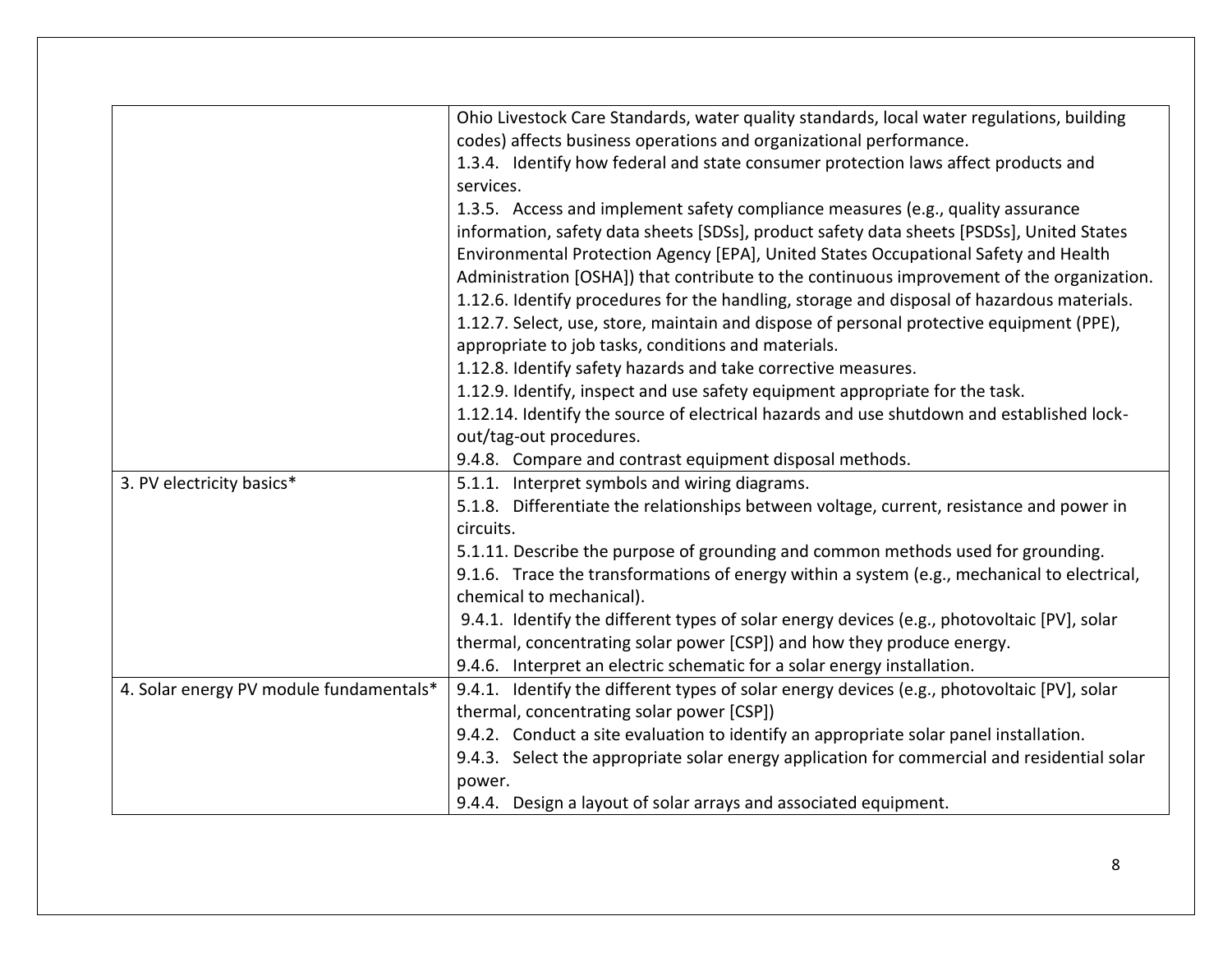| 9.4.5. Identify and describe technical standards and regulations for a solar energy                                      |
|--------------------------------------------------------------------------------------------------------------------------|
| installation.                                                                                                            |
| 9.4.6. Interpret an electric schematic for a solar energy installation.                                                  |
| 9.4.7. Install, test and maintain a solar energy installation.                                                           |
| 1.10.5. Monitor customer expectations and determine product/service satisfaction by using<br>measurement tools.          |
| 5.2.3. Map circuits and label the service panel directory to reflect devices installed on each<br>circuit.               |
| 5.2.4. Calculate service requirements for an electrical installation and evaluate for safe<br>capacity.                  |
| 5.2.5. Identify types of cable, conduit, boxes, switches, outlets and other common wiring<br>devices.                    |
| 9.4.2. Conduct a site evaluation to identify an appropriate solar panel installation.                                    |
| 9.4.3. Select the appropriate solar energy application for commercial and residential solar                              |
| power.                                                                                                                   |
| 5.2.3. Map circuits and label the service panel directory to reflect devices installed on each                           |
| circuit.                                                                                                                 |
| 5.2.4. Calculate service requirements for an electrical installation and evaluate for safe                               |
| capacity.                                                                                                                |
| 5.2.5. Identify types of cable, conduit, boxes, switches, outlets and other common wiring<br>devices.                    |
| 5.2.7. Select materials and lay out rough-in wiring runs according to specifications,<br>drawings and code requirements. |
| 9.4.4. Design a layout of solar arrays and associated equipment.                                                         |
| 9.4.5. Identify and describe technical standards and regulations for a solar energy                                      |
| installation.                                                                                                            |
| 4.1.3. Identify potential hazards and limitations related to the use of hand tools, power                                |
| tools and stationary equipment.                                                                                          |
| 4.1.4. Maintain machinery, equipment, instrument and facility cleanliness, appearance and                                |
| safety.                                                                                                                  |
| 4.1.5. Inspect and service the electrical connections and lamps.                                                         |
| 4.1.11. Calibrate metering, monitoring and sensing equipment.                                                            |
|                                                                                                                          |